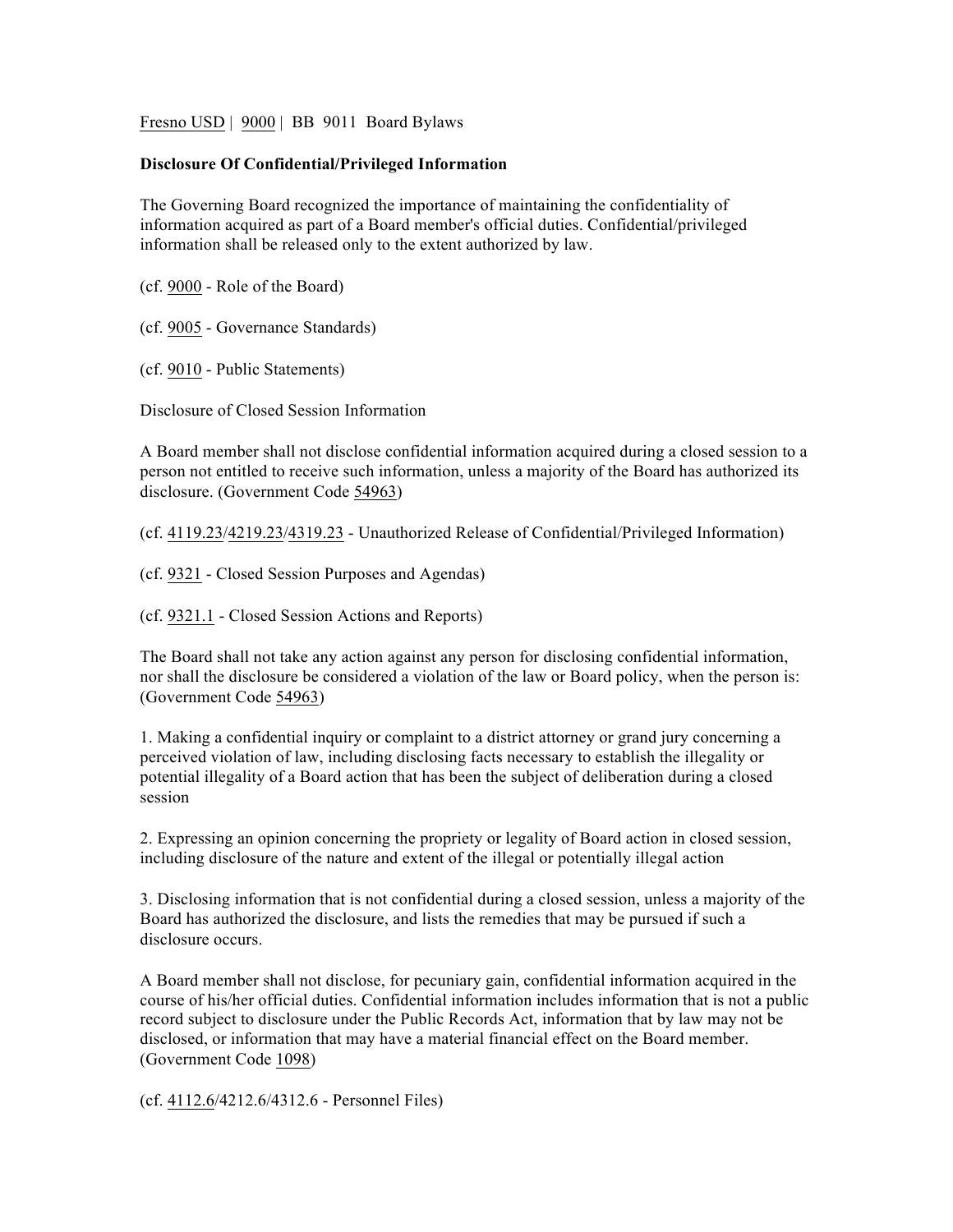(cf. 5125 - Student Records)

Disclosures excepted from this prohibition are those made to law enforcement officials or to the joint legislative audit committee when reporting on improper governmental activities. (Government Code 1098)

Legal Reference:

EDUCATION CODE

35010 Power of governing board to adopt rules for its own governance

35146 Closed session

EVIDENCE CODE

1040 Privilege for official information

GOVERNMENT CODE

1098 Public officials and employees re confidential information

3549.1 Meeting and negotiating in public educational employment

6250-6270 Inspection of public records

54950-54963 Brown Act, especially:

54956.8 Open meeting laws

54956.9 Closed meeting for pending litigation

54957 Closed session; "employee" defined; exclusion of witnesses

54957.1 Subsequent public report and rollcall vote; employee matters in closed session

54957.5 Public records

54957.6 Closed session; representatives with employee organization

54957.7 Reasons for closed session

54963 Confidential information in closed session

ATTORNEY GENERAL OPINIONS

80 Ops.Cal.Atty.Gen. 231 (1997)